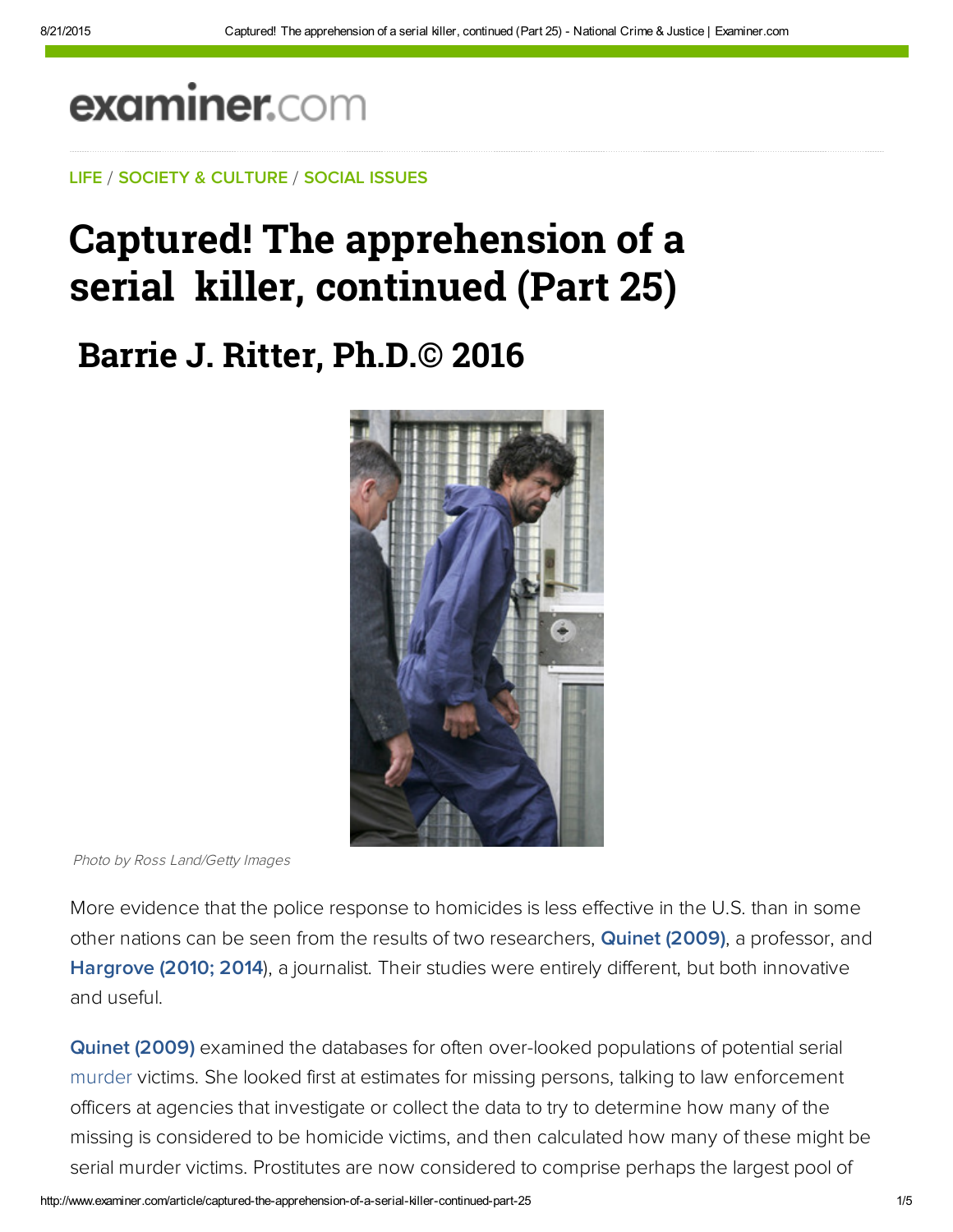#### 8/21/2015 Captured! The apprehension of a serial killer, continued (Part 25) National Crime & Justice | Examiner.com

serial murder victims, then gay males, runaways, "throwaway" children, illegals and all the subcategories of those who are regarded as "transients." Because police believe that no one reports them missing, just as they believe most teenagers are runaways, and other such beliefs, even a larger number of such missing and/or transients than usual fail to set off alarm bells for police. More prostitutes die of homicide than of any other cause, with an astounding homicide rate of 229 per 100,000. Depending upon the cohort (the population being studied with similar characteristics living in the same area) and decade, murder estimates range from 29 percent to 100 percent of all prostitute deaths (Potterat et al., 2004 in Quinet, 2009, p. 323).

The best estimate of the number of missing persons nationally is over 800,000 reported cases on any given day, but only 106,000 of them are actively investigated, with most of those investigated missing for over a year. The likelihood of any quick action, much less solution, in such cases is slight, for in addition to police hesitancy in telling the public about a serial murder case, there is an even greater hesitancy to take missing persons reports seriously. The "missing missing" - those for whom no reports were ever filed – and the unidentified dead – are among the saddest of victims: Unless they are found or identified, the missing missing "do not exist," (Quinet, 2009, pg. 397). Quinet also examined databases for unidentified dead, misidentified dead, and foster care children, 20 percent of whom are missing at any given time and for victims of institutionalized murders, in her search for valid estimates of serial murder victims from each source. As for her estimates, suffice it to say that even a tripling of the current estimates of serial murder yearly would scarcely bring the total to 3 percent of all reported homicides. But this is where the real "dark figure" in crime lies. But Quinet was calling for other researchers to follow her lead, to go past the doors that she had opened, so that one day we might see the faces among the ignored populations and recognize them as people who deserve a better chance for life.

Scripps Howard News Service journalist, **[Hargrove](http://bit.ly/1CXEQGm) (2010)**, with little financial assistance and even less expert staff, determined that "America does a poor job tracking murder victims or finding their killers." So he developed a database of 185,000 unsolved murders since 1980, using not only the FBI Supplementary Homicide Reports, but also data on approximately 15,000 additional unsolved homicides that local police had not reported to the FBI. The intent of the database was to see if ordinary citizens couldn't find a way to determine whether, or how many, of these unsolved murders might contain clusters of serial murder cases. They developed an algorithm to detect clusters of unsolved murders, focusing on female victims killed by similar methods. The journalists found one case after another – a total of 161 – clusters in cities where police had previously been hiding their perceptions of unsolved serial murder cases.

The clusters involved at least 1,247 women of similar ages killed through similar means, which were the parameters given by the FBI. At least 75 percent of the cases in each cluster were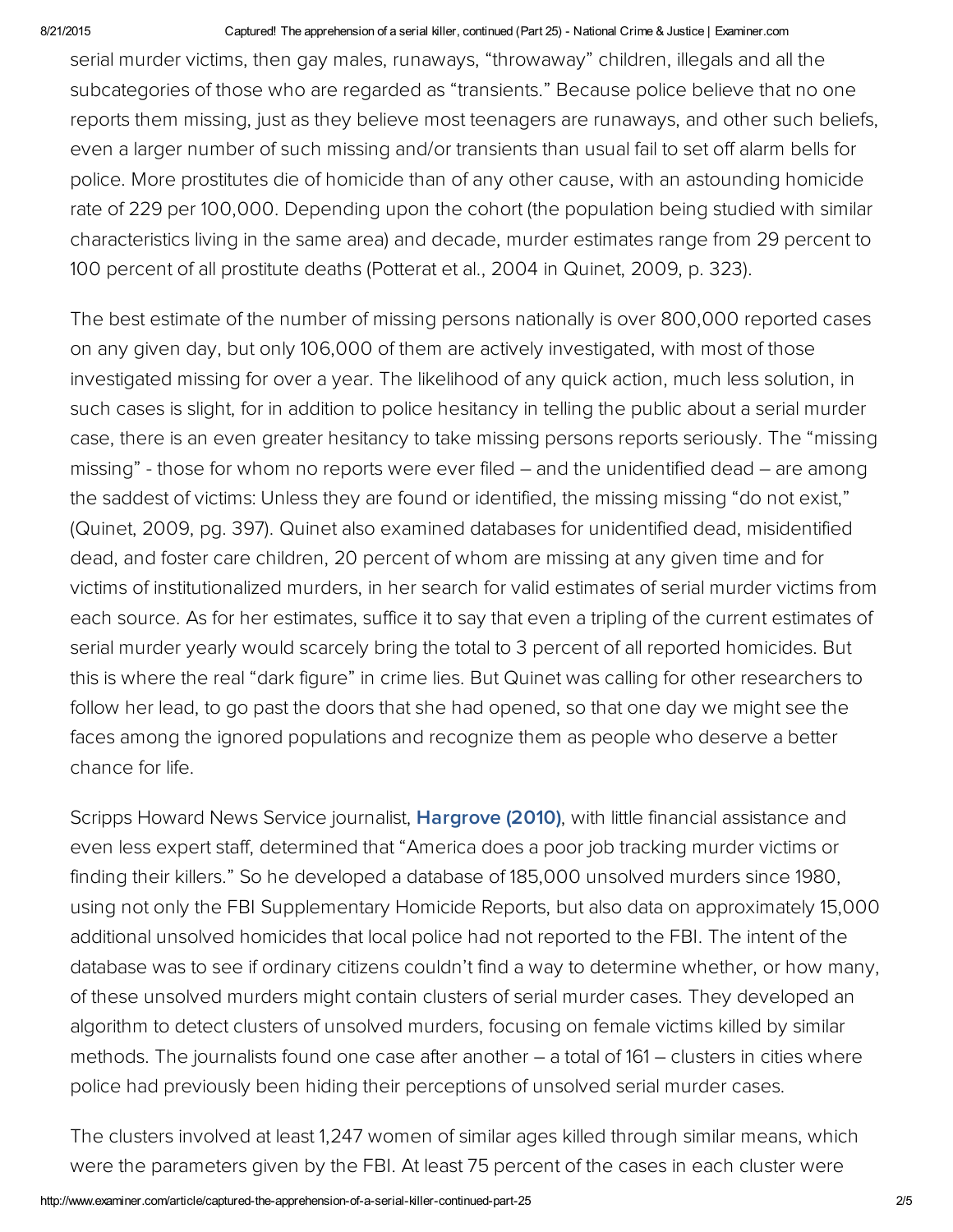#### 8/21/2015 Captured! The apprehension of a serial killer, continued (Part 25) National Crime & Justice | Examiner.com

unsolved at the time they were reported under the FBI's Supplementary Homicide Report program. This omits a large proportion of cases and is a low estimate of possible serial murder victims because it omits men, killers who change their methods – and most do - and killers who cross multiple jurisdictions – all problems with the FBI's computerized approach. The last omission is particularly curious since the FBI was able to extend its power because it was the only police force that was national. It is also curious because the FBI's automated computer program, VICAP, was specifically funded to assist police in apprehending killers who crossed state lines and multiple police jurisdictions. And these are the cases they leave out?

The journalists found enormous gaps in information: There were more than 565,000 citizens murdered in America between 1980 and 2008, but only 510,000 were recorded by the FBI. Scripps Howard closed some of the gap by using local Freedom of Information laws to force information from police in Florida, then Washington, D.C. then elsewhere.

Hargrove (2010) found an unusual number of women who had been strangled in their homes in Gary Indiana. The police would not respond, but the Coroner did, ordering an investigation and adding 3 more victims to Hargrove's cluster of 14. In Youngstown, Ohio, officials conceded that they had been investigating a serial murder case they had never been disclosed to the public. Police confirmed in 7 of the 10 cities that Scripps had correctly pinpointed their area as one containing serial murder activity.

[Hargrove](http://www.deseretnews.com/article/700035190/Nearly-185000-murders-in-US-since-1980-remain-unsolved.html?pg=all
http://bit.ly/1FMzjUY) and others (2010) correctly identified previously known "serial murder victims in Anchorage, Alaska, Buffalo, N.Y., Los Angeles and Seattle. The study flagged 32 of the Green River Killer's estimated 48 victims in Seattle." The study identified 4 clusters of unsolved female killings in Las Vegas, and in other areas of Nevada. It had taken two years to identify the first victim in one of the purported series and more years elapsed before the head of the Las Vegas Homicide Unit admitted publicly any knowledge of any ongoing series. [Approached](http://bit.ly/1FO32wk) by the journalists of the Scripps Howard News Service, Lt. Lew Roberts said, "We think we have one serial killer who's out preying on these women [prostitutes]." Another previously unidentified victim was believed to be part of a cluster of 14 homicides of women who the FBI had simply listed as being of "unknown age" killed by "type unknown weapons" in the San Bernardino area. None of those cases was solved at the time they were reported to federal authorities. In defense, a spokeswoman for the San Bernardino authorities claimed of one victim that she was believed to be "strictly a body dump," one of a few yearly finds of victims who were presumed not to have been killed in their jurisdiction. And so, apparently, they were not counted, possibly not reported and certainly not investigated.

Another victim whose body parts had not been identified by the Scripps Howard News Service, had been found along a highway south of Springfield, Ill. That case prompted the Illinois State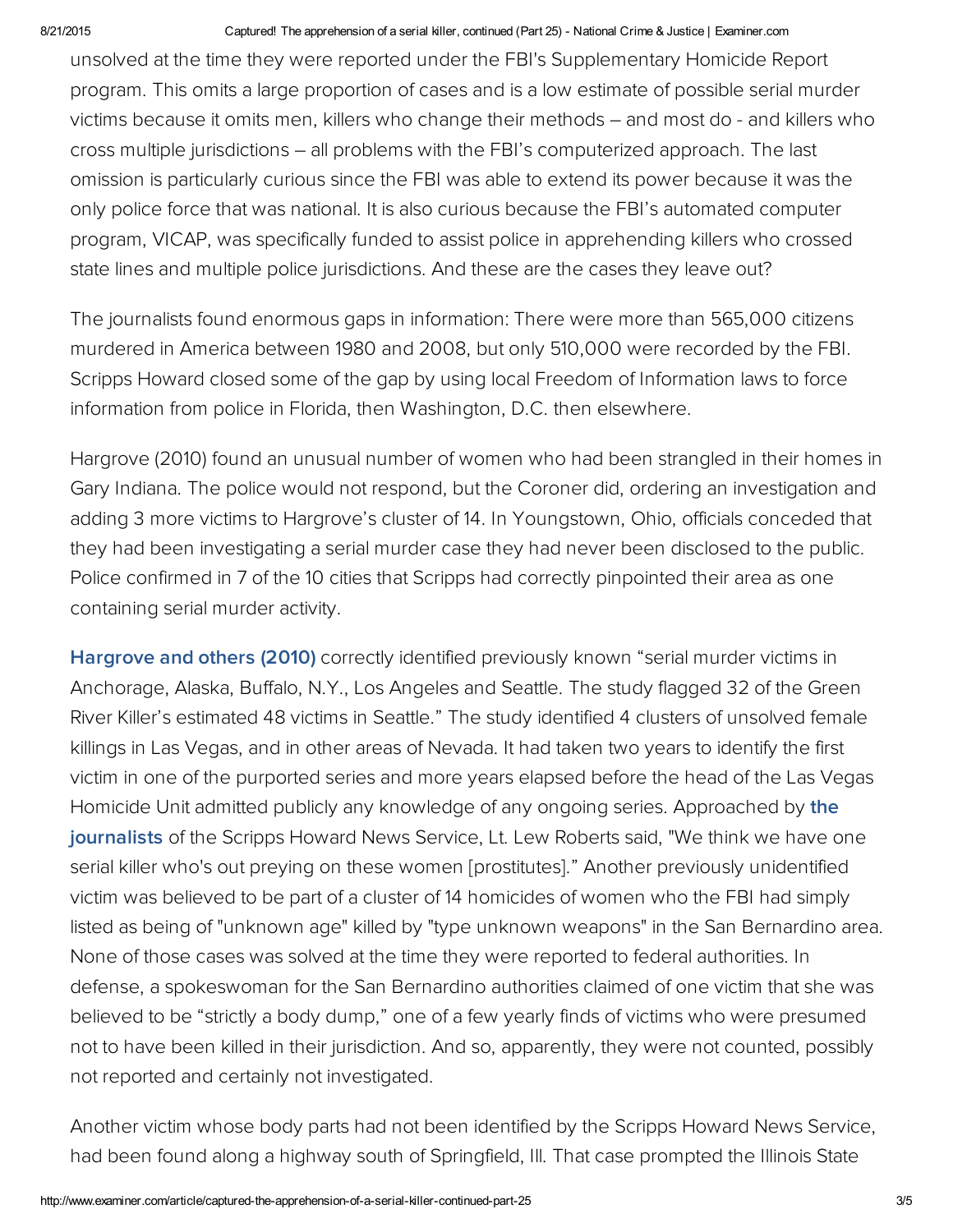#### 8/21/2015 Captured! The apprehension of a serial killer, continued (Part 25) National Crime & Justice | Examiner.com

Police to look "at almost every highly publicized case from here to Las Vegas involving dismembered bodies," said Mike Jennings, a special agent of that force.

"You start to realize that there are a lot of these people (serial killers) out there. One's bad. But to know that there are dozens or possibly even more … The general public has no idea."

Potential cases of serial murders were found in Detroit and Phoenix, although city officials denied it. But in Dallas, the reception was more welcoming. Hargrove reported to Dallas that Scripps' findings indicated six clusters of mostly unsolved killings of more than 7o women in the Dallas area. Although none were confirmed at the time, city officials agreed with their assessment generally, saying that serial killings were likely among the more than 350 unsolved killings of women. "We've had some horrendous murders here," Sgt. Larry Lewis of the Dallas Cold Case Homicide Unit admitted, adding "I'm sure there are serial killers in that pile [of unsolved]," but I don't know how to find them.

These are only a portion of the identified clusters of possible serial murder victims. We cannot even begin to specify a clearance rate for serial murders because we have not begun to collect the information on how many serial murder offenders or victims there are. It is not police who should be ashamed as much as researchers, who study homicides, but ignore the more problematic cases that are unsolved. If these aren't departments that need the help of researchers, then it's hard to know if researchers will ever be needed for *anything*.

### SUGGESTED LINKS

- > [Part 10. Serial killers: The Crimes](http://www.ritterhomicideresearch.com/articles/Part-10.pdf)
- [The crimes of serial killers: Are there victim-types? \(Part 14\)](http://www.ritterhomicideresearch.com/articles/Part-14.pdf)
- [The serial killers' crimes: How they obtain their victims \(Part 15\)](http://www.ritterhomicideresearch.com/articles/Part-15.pdf)
- [The serial killers' crimes: How they obtain their victims, continued \(Part 16\)](http://www.ritterhomicideresearch.com/articles/Part-16.pdf)
- [The serial killers' crimes: Assumptions about Modus Operandi \(Part 17\)](http://www.ritterhomicideresearch.com/articles/Part-17.pdf)